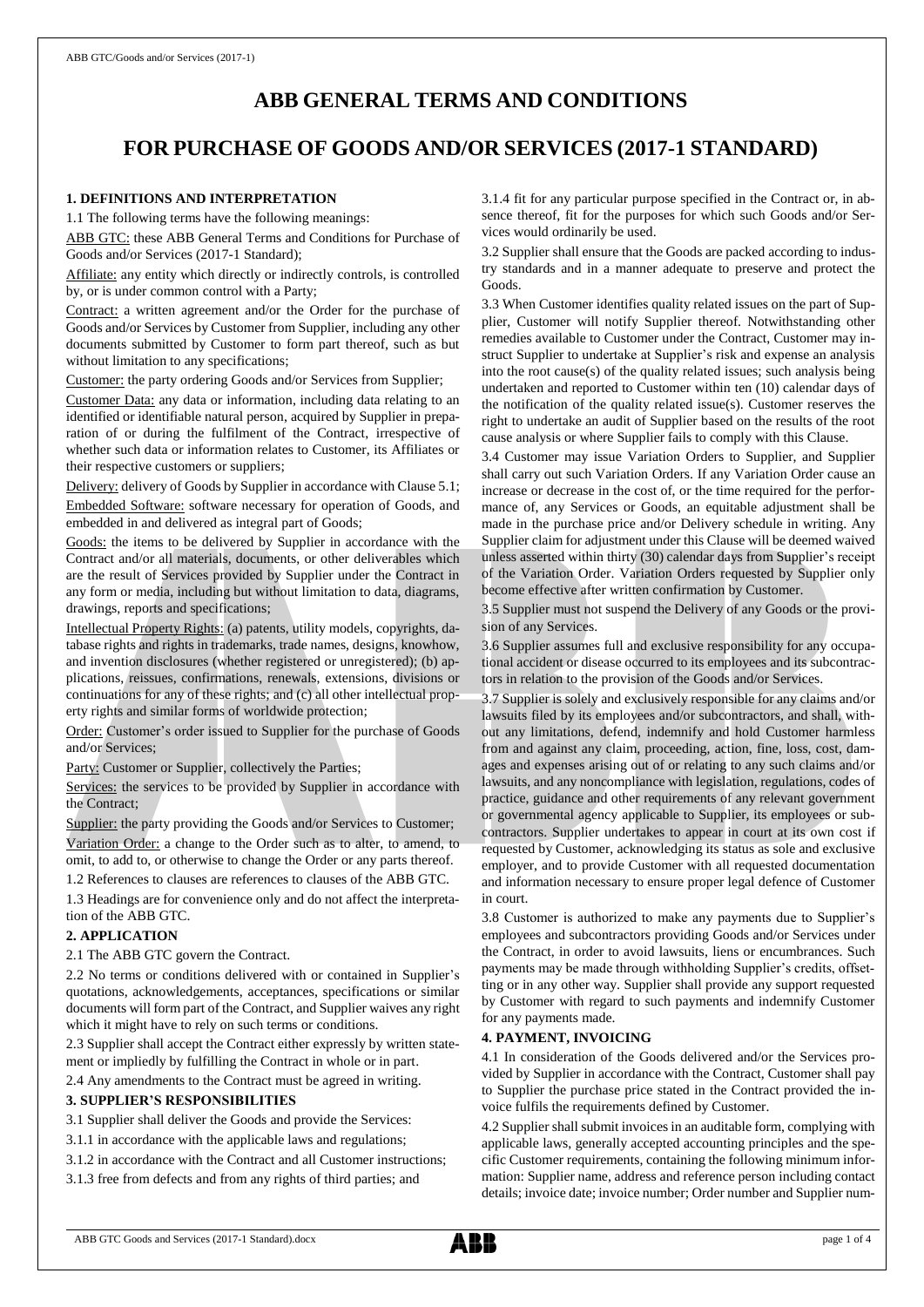ber; address of Customer; quantity; specification of Goods and/or Services; price (total amount invoiced); currency; tax or VAT amount; tax or VAT number; Authorized Economic Operator and/or Approved Exporter Authorization number and/or other customs identification number, if applicable; payment terms as agreed.

4.3 Invoices must be sent to the billing address specified in the Contract.

4.4 Customer shall pay the invoice in accordance with the payment terms agreed in the Contract.

4.5 Customer will reimburse expenses only at cost and to the extent agreed in writing.

4.6 Services charged on the basis of hourly rates require written confirmation of Supplier's time sheets by Customer. Supplier shall submit such time sheets to Customer for confirmation as may be instructed by Customer but latest together with any related invoice. Confirmation of time sheets cannot be construed as acknowledgement of any claims. Customer is not obliged to pay invoices based on time sheets which are not confirmed by Customer in writing.

4.7 Customer reserves the right to set off or withhold payment for Goods and/or Services not provided in accordance with the Contract.

#### **5. DELIVERY, PERFORMANCE OF SERVICES**

5.1 Unless agreed otherwise in the Contract, the Goods shall be delivered in accordance with INCOTERMS 2010 FCA, to the place defined in the Contract or, if no such place has been defined, to Customer's place of business.

5.2 The Services shall be provided at the place specified in the Contract or, if no such place has been specified, at Customer's place of business.

5.3 Supplier shall provide no later than at the time of acceptance of the Contract the following minimum information: number of packages and contents, the customs tariff numbers of the country of consignment, and the countries of origin for all Goods. For controlled Goods, the relevant national export control numbers must be indicated and, if the Goods and/or Services are subject to U.S. export regulations, the U.S. Export Control Classification Numbers (ECCN) or classification numbers of the International Traffic in Arms Regulations (ITAR) must be specified. Proofs of preferential origin as well as conformity declarations and marks of the country of consignment or destination are to be submitted without being requested; certificates of origin upon request. Supplier shall state the Order number on all invoices (in particular but not limited to commercial, pro forma or customs invoices).

5.4 The Goods shall be delivered, and Services shall be provided during Customer's business hours unless otherwise requested by Customer.

5.5 Upon Delivery, Supplier (or its appointed carrier) shall provide Customer a delivery note and any other required export and import documents not mentioned in Clause 5.3. If Customer has approved partial delivery, such delivery note shall also include the outstanding balance.

5.6 Ownership of the Goods passes to Customer at Delivery. To the extent that the Goods contain Embedded Software, ownership of such Embedded Software will not passto Customer, but Supplier shall grant, or – as applicable – shall procure that the third party owner grants, Customer and all users a worldwide, irrevocable, perpetual, transferable, non-exclusive, royalty-free right to use the Embedded Software as integral part of such Goods and/or for servicing either of them.

#### **6. ACCEPTANCE**

6.1 Delivery of Goods or provision of Services may not be deemed to be acceptance of such Goods or Services by Customer. Customer shall have reasonable time to inspect or test the Goods and/or Services and to report any defects to Supplier. If a defect in the Goods and/or Services was not reasonably detectable during the inspection, Customer shall have reasonable time to provide notice of such defect after it has become apparent and/or to reject the Goods and/or Services.

6.2 The Parties may agree on a certain acceptance procedure, in which case acceptance will be subject to Customer's written acceptance statement. Supplier shall inform Customer in writing within a reasonable time period in advance when the Goods and/or Services are ready for acceptance.

6.3 Customer may enforce any remedy defined in the Contract for any rejected Goods or Services.

#### **7. DELAY**

If the Delivery of Goods or the provision of Services does not comply with the agreed date(s), Customer may:

7.1 terminate the Contract in whole or in part;

7.2 refuse any subsequent delivery of the Goods or provision of the Services;

7.3 recover from Supplier any expenses reasonably incurred by Customer in obtaining the Goods and/or Services in substitution from another supplier;

7.4 claim damages for any cost, loss, expenses and liquidated damages incurred by Customer which are attributable to Supplier's delay; and

7.5 claim liquidated damages as agreed in the Contract.

#### **8. WARRANTY AND REMEDIES**

8.1 Supplier warrants that the Goods and/or Services comply with the Contract, including but without limitation to Supplier's responsibilities as defined in Clause 3.1.

8.2 Supplier warrants that the Goods are new and unused at the date of Delivery and remain free from defects during the warranty period.

8.3 The warranty period is twenty four (24) months from Delivery.

8.4 In case of breach of any warranty which is not remedied within forty eight (48) hours from Customer's notification, or in case of any other breach of the Contract, Customer is entitled to enforce any or more of the following remedies at its discretion and at Supplier's expense:

8.4.1 to give Supplier another opportunity to carry out any additional work necessary to ensure that the Contract is fulfilled, and/or to obtain prompt repair or replacement of the defective Goods and/or Services;

8.4.2 to carry out (or to instruct a third party to carry out) any additional work necessary to make the Goods and/or Services comply with the Contract;

8.4.3 to refuse any further Goods and/or Services;

8.4.4 to claim such damages as may have been sustained by Customer as a result of Supplier's breach of the Contract;

8.4.5 to terminate the Contract; in such event Customer has no obligation to compensate Supplier, and, at Customer's option, Supplier shall pay back to Customer any remuneration received from Customer for the Goods and/or Services and take back the Goods at Supplier's own cost and risk.

8.5 In case of a breach of any warranty, the entire warranty period shall be restarted for the defective Goods/Services from the date the remediation is completed to Customer's satisfaction.

8.6 The rights and remedies available to Customer under the Contract are cumulative and are not exclusive of any rights or remedies available at law or in equity.

#### **9. INTELLECTUAL PROPERTY RIGHTS**

9.1 Subject to Clause 9.2, Supplier hereby grants Customer, or undertakes to procure that Customer is granted, a worldwide, irrevocable, transferable, non-exclusive, royalty-free license to use the Intellectual Property Rights in the Goods, including Embedded Software, if any.

9.2 Supplier herewith assigns to Customer full ownership rights in any Intellectual Property Rights in Goods resulting from the Services. Supplier further agrees, upon Customer's request and at its cost, to take all further steps necessary to perfect Customer's ownership to the Intellectual Property Rights.

9.3 Intellectual Property Rights in any Goods created by or licensed to Supplier prior or outside a Contract (Pre-Existing IPR) will remain vested in Supplier (or the third party owner). To the extent that Pre-Existing IPR are embedded in any Goods resulting from the Services, Supplier grants, or undertakes to procure that the third party owner grants, Customer and its Affiliates a worldwide, irrevocable, transferable, non-exclusive, royalty-free license to use the Pre-Existing IPR as part of such Goods, including the right to improve, develop, market, distribute, sublicense or otherwise use such Pre-Existing IPR.

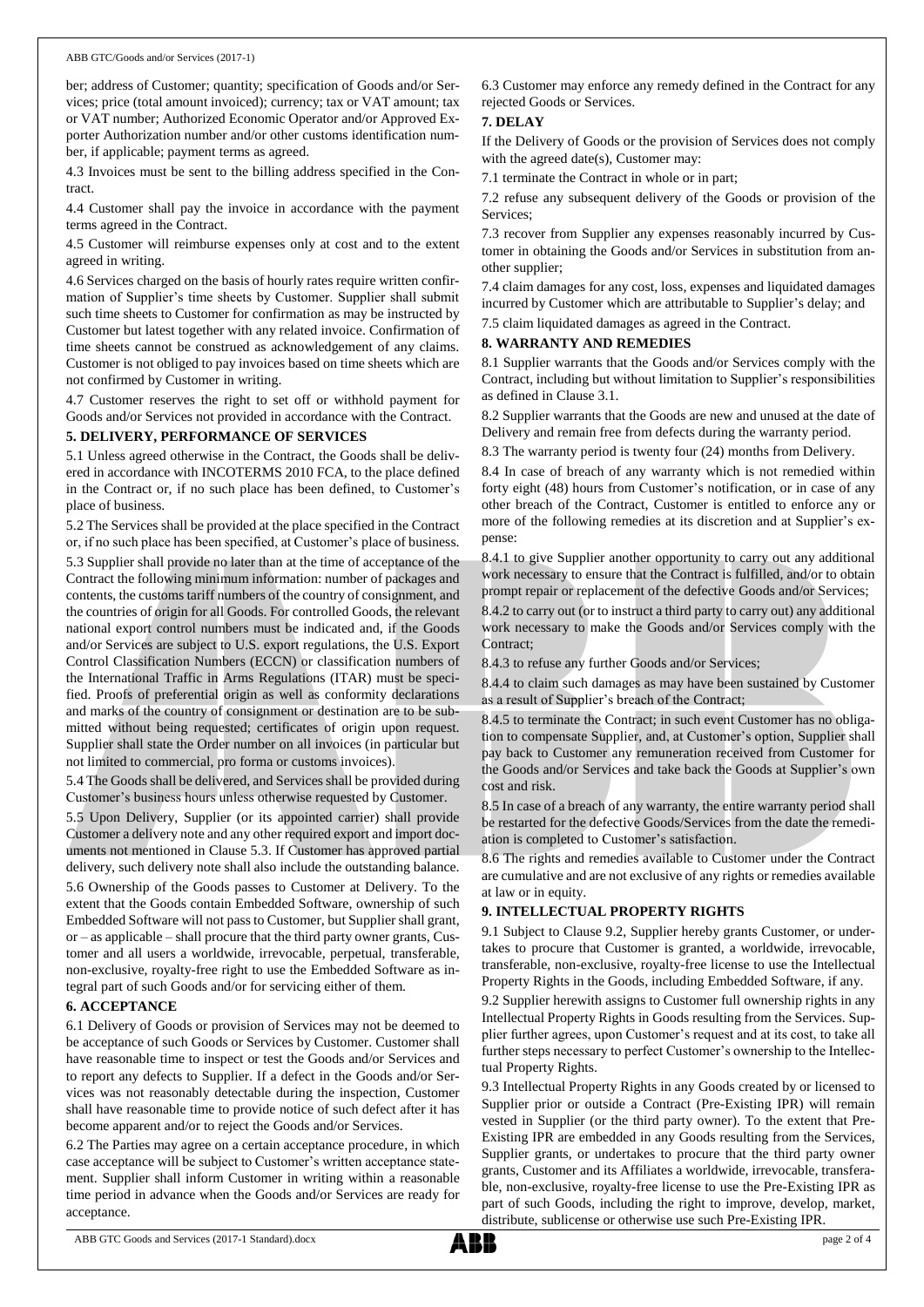9.4 Supplier must specify in writing and prior to Delivery all open source software contained in or used by Embedded Software, if any, and request Customer's written approval. Supplier agrees to replace at its own cost any open source software components rejected by Customer with software of at least the same quality and functionality.

9.5 If any claim is made against Customer that the Goods and/or Services infringe a third party's Intellectual Property Rights, Supplier shall at its cost, but at Customer's discretion (i) procure for Customer and Customer's clients, as the case may be, the right to continue using the Goods and/or Services; (ii) modify the Goods and/or Services so they cease to be infringing; or (iii) replace the Goods and/or Services by non-infringing equivalents. Otherwise, Customer is entitled to terminate the Contract and to reclaim all sums which it has paid to Supplier thereunder.

#### **10. COMPLIANCE, INTEGRITY**

10.1 Supplier shall provide the Goods and/or Services in compliance with all relevant laws, regulations, and codes of practice.

10.2 Supplier and its subcontractors must comply with the ABB List of Prohibited and Restricted Substances and report to Customer the substances contained in the Goods. Supplier must also comply with the reporting and other requirements regarding Conflict Minerals made available under **[www.abb.com](http://www.abb.com/) – Supplying – Material Compliance – ABB Policy and Supplier Requirements** or otherwise and shall provide Customer with documents, certificates and statements as requested. Any statement made by Supplier to Customer (whether directly or indirectly) with regard to materials used for or in connection with the Goods and/or Services will be deemed to be a representation under the Contract.

10.3 Supplier represents and warrants that it is and will remain fully compliant with all applicable trade and customs laws, regulations, instructions, and policies, including, but not limited to, satisfying all necessary clearance requirements, proofs of origin, export and import licenses and exemptions from, and making all proper filings with appropriate governmental bodies and/or disclosures relating to the provision of services, the release or transfer of goods, hardware, software and technology.

10.4 No material or equipment included in or used for the Goods and/or Services must originate from any company or country listed in any relevant embargo issued by the authority in the country where the Goods and/or Services will be used or an authority otherwise having influence over the equipment and material forming part of the Goods and/or Services. If any of the Goods and/or Services are or will be subject to export restrictions, it is Supplier's responsibility to promptly inform Customer in writing of the particulars of such restrictions.

10.5 Both Parties warrant that each will not, directly or indirectly, and that each has no knowledge that other persons will, directly or indirectly, make any payment, gift or other commitment to its customers, to government officials or to agents, directors and employees of each Party, or any other party in a manner contrary to applicable laws (including but not limited to the U. S. Foreign Corrupt Practices Act, the UK Bribery Act 2010 and, where applicable, legislation enacted by member states and signatories implementing the OECD Convention Combating Bribery of Foreign Officials), and shall comply with all relevant laws, regulations, ordinances and rules regarding bribery and corruption. Nothing in the Contract will render either Party or any of its Affiliates liable to reimburse the other for any such consideration given or promised.

10.6 Supplier herewith acknowledges and confirms that Supplier has received a copy of ABB's Code of Conduct and ABB's Supplier Code of Conduct or has been provided information on how to access both ABB Codes of Conduct online under **[www.abb.com/Integrity](http://www.abb.com/Integrity)**. Supplier agrees to perform its contractual obligations in accordance with both ABB Codes of Conduct.

10.7 ABB has established reporting channels where Supplier and its employees may report suspected violations of applicable laws, policies or standards of conduct: Web portal: **[www.abb.com/Integrity](http://www.abb.com/Integrity) – Reporting Channels**; contact details specified on this Web portal.

10.8 Any violation of an obligation contained in this Clause 10 is a material breach of the Contract and entitles the other Party to terminate the Contract with immediate effect and without prejudice to any further rights or remedies available thereunder or at law. Notwithstanding anything to the contrary in the Contract, Supplier shall, without any limitations, indemnify and hold harmless Customer for all liabilities, damages, cost or expenses incurred as a result of any such violation and/or termination of the Contract, or arising from export restrictions concealed by Supplier.

## **11. CONFIDENTIALITY, DATA SECURITY, DATA PROTECTION**

11.1 Supplier shall keep in strict confidence all Customer Data and any other information concerning Customer's or its Affiliates' business, their products and/or their technologies which Supplier obtains in connection with the Goods and/or Services to be provided (whether before or after acceptance of the Contract). Supplier shall restrict disclosure of such confidential material to such of its employees, agents or subcontractors or other third parties as need to know the same for the purpose of the provision of the Goods and/or Services to Customer. Supplier shall ensure that such employees, agents, subcontractors or other third parties are subject to and comply with the same obligations of confidentiality as applicable to Supplier and will be liable for any unauthorized disclosures.

11.2 Supplier shall apply appropriate safeguards, adequate to the type of Customer Data to be protected, against the unauthorised access or disclosure of Customer Data and protect such Customer Data in accordance with the generally accepted standards of protection in the related industry, or in the same manner and to the same degree that it protects its own confidential and proprietary information – whichever standard is higher. Supplier may disclose confidential information to Permitted Additional Recipients (which means Supplier's authorised representatives, including auditors, counsels, consultants and advisors) provided always that (i) such information is disclosed on a strict need-to-know basis, and (ii) such Permitted Additional Recipients sign with Supplier a confidentiality agreement with terms substantially similar hereto or, where applicable, are required to comply with codes of professional conduct ensuring confidentiality of such information. Supplier shall comply with, and ensure that the Permitted Additional Recipients comply with, any security procedure, policy or standard provided to Supplier by Customer or any of its Affiliates from time to time, and in particular with the ABB Cyber Security Requirements for Suppliers as made available under **[www.abb.com/Supplying/Cybersecurity](http://www.abb.com/Supplying/Cybersecurity)**, or as otherwise set out in the Contract.

11.3 Supplier must not (i) use Customer Data for any other purposes than for providing the Goods and/or Services, or (ii) reproduce the Customer Data in whole or in part in any form except as may be required by the Contract, or (iii) disclose Customer Data to any third party, except to Permitted Additional Recipients or with the prior written consent of Customer.

11.4 Supplier shall install and update at its own cost adequate virus protection software and operating system security patches for all computers and software utilized in connection with providing the Goods and/or Services.

11.5 Supplier shall inform Customer without delay about suspicion of breaches of data security or other serious incidents or irregularities regarding any Customer Data.

11.6 Supplier agrees that Customer is allowed to provide any information received from Supplier to any Affiliate of Customer. Supplier shall obtain in advance all necessary approval or consent for Customer to provide such information to Customer's Affiliates if such information is confidential for any reason or subject to applicable data protection or privacy laws and regulations.

#### **12. LIABILITY AND INDEMNITY**

12.1 Without prejudice to applicable mandatory law, Supplier shall, without any limitations, indemnify and hold harmless Customer for all liabilities, damages, cost, losses or expenses incurred by Customer as a result of Supplier's breach of the Contract. Supplier shall, without any